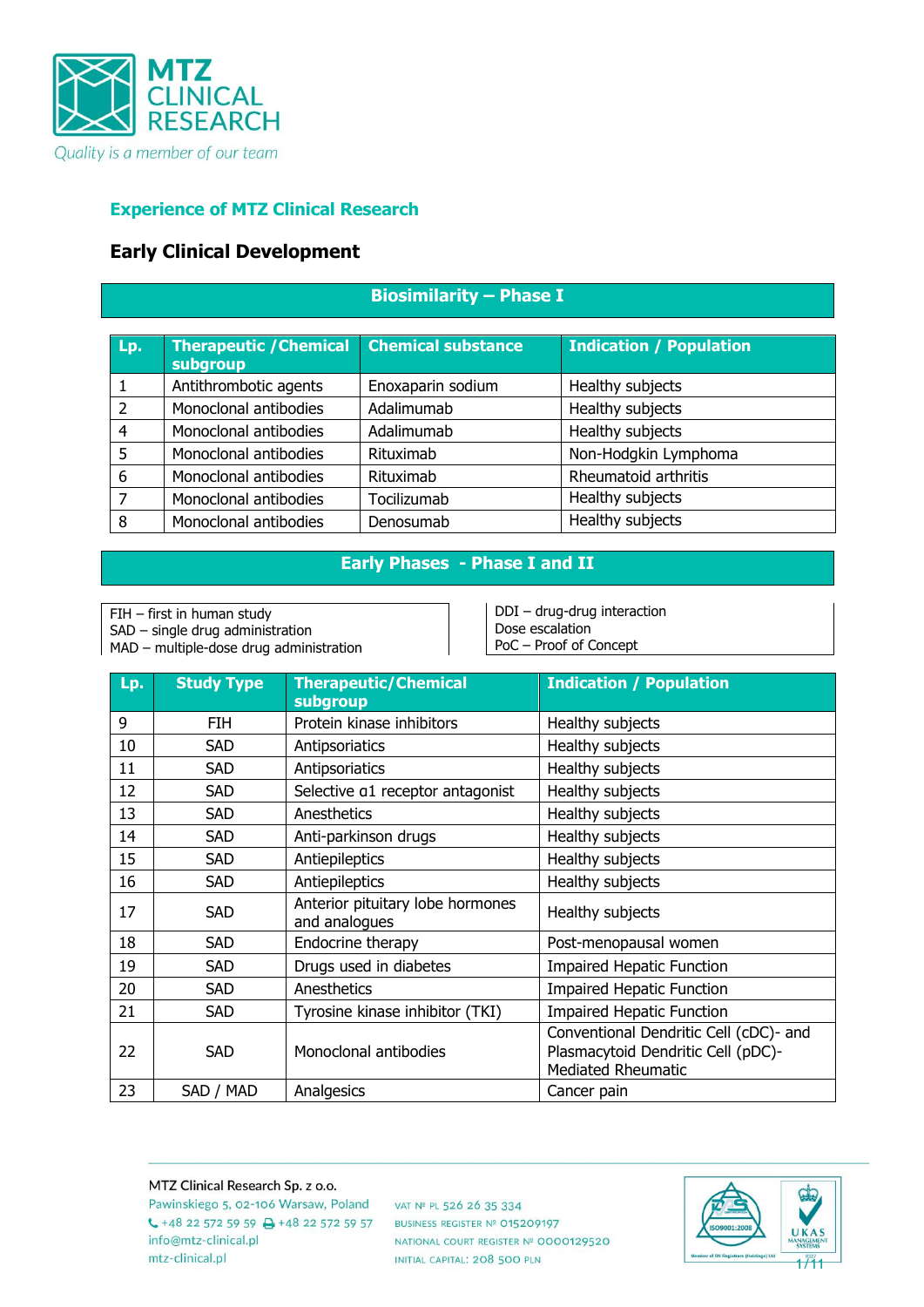Early Clinical Development

| 24 | <b>SAD</b>      | 18F-labeled SYN2 tag                                   | Imaging of the perfusion of the heart<br>muscle |
|----|-----------------|--------------------------------------------------------|-------------------------------------------------|
| 25 | <b>MAD</b>      | Recombinant Factor IX                                  | Hemophilia B                                    |
| 26 | <b>MAD</b>      | Tyrosine kinase inhibitor (TKI)                        | <b>Impaired Hepatic Function</b>                |
| 27 | <b>MAD</b>      | Protein kinase inhibitors                              | <b>Impaired Hepatic Function</b>                |
| 28 | <b>MAD</b>      | Interleukin inhibitors                                 | Primary Immune Thrombocytopenia<br>(ITP)        |
| 29 | <b>MAD</b>      | Selective progesterone receptor<br>modulator           | Uterine fibroids                                |
| 30 | <b>DDI</b>      | Cladribine                                             | Multiple sclerosis                              |
| 31 | <b>DDI</b>      | Simeprevir / escitalopram                              | Healthy subjects                                |
| 32 | <b>DDI</b>      | Etravirine; Darunavir;<br>artemether/lumefantrine      | Healthy subjects                                |
| 33 | <b>DDI</b>      | Tested drug/ tested drug/<br>Tofacitinib               | Rheumatoid arthritis                            |
| 34 | Dose escalation | Tyrosine kinase inhibitor (TKI)                        | (AML) Acute Myelogenous Leukemia                |
| 35 | Dose escalation | Monoclonal antibodies                                  | Asthma                                          |
| 36 | Dose escalation | Monoclonal antibodies                                  | <b>Atopic Dermatitis</b>                        |
| 37 | Dose escalation | Dual TYK2 / JAK1                                       | <b>Atopic Dermatitis</b>                        |
| 38 | Dose escalation | Bruton's tyrosine kinase inhibitor                     | Mantle Cell Lymphoma                            |
| 39 | Dose escalation | Monoclonal antibodies                                  | Non-Hodgkin Lymphoma                            |
| 40 | Dose escalation | Antiparasitic products, insecticides<br>and repellents | Peritoneal cancer                               |
| 41 | Dose escalation | Dual TYK2 / JAK1                                       | Plaque Psoriasis                                |
| 42 | Dose escalation | Protein kinase inhibitors                              | Rheumatoid arthritis                            |
| 43 | Dose escalation | Monoclonal antibodies                                  | Rheumatoid arthritis                            |
| 44 | Dose escalation | Antiinflammatory and<br>antirheumatic products         | Rheumatoid arthritis                            |
| 45 | PoC             | Selective Inhibitor of Nuclear<br>Export (SINE)        | (ALL) Acute Lymphoblastic Leukemia              |
| 46 | PoC             | Prostaglandin D2 receptor                              | Asthma                                          |
| 47 | PoC             | Galectin receptors                                     | <b>Biliary Cancer</b>                           |
| 48 | PoC             | Selective Inhibitor of Nuclear<br>Export (SINE)        | (DLBCL) Diffuse Large B-Cell Lymphoma           |
| 49 | PoC             | Monoclonal antibodies                                  | (DLBCL) Diffuse Large B-Cell Lymphoma           |
| 50 | PoC             | Monoclonal antibodies                                  | (DLBCL) Diffuse Large B-Cell Lymphoma           |
| 51 | PoC             | Monoclonal antibodies                                  | (DLBCL) Diffuse Large B-Cell Lymphoma           |
| 52 | PoC             | Selective progesterone receptor<br>modulator           | Endometriosis                                   |
| 53 | PoC             | Monoclonal antibodies                                  | Primary Immune Thrombocytopenia<br>(ITP)        |
| 54 | PoC             | Bruton's tyrosine kinase inhibitor                     | Mantle Cell Lymphoma                            |
| 55 | PoC             | Tyrosine kinase inhibitor (TKI)                        | <b>Metastatic Solid Tumors</b>                  |
| 56 | PoC             | Proteasome inhibitor                                   | Multiple Myeloma                                |
| 57 | PoC             | Bruton's tyrosine kinase inhibitor                     | Multiple Myeloma                                |
| 58 | PoC             | Other antineoplastic agents                            | Multiple Myeloma                                |

Date issue: December 2021

MTZ Clinical Research Sp. z o.o. Pawinskiego 5, 02-106 Warsaw, Poland vAT Nº PL 526 26 35 334  $\leftarrow$  +48 22 572 59 59  $\rightleftarrows$  +48 22 572 59 57 info@mtz-clinical.pl mtz-clinical.pl

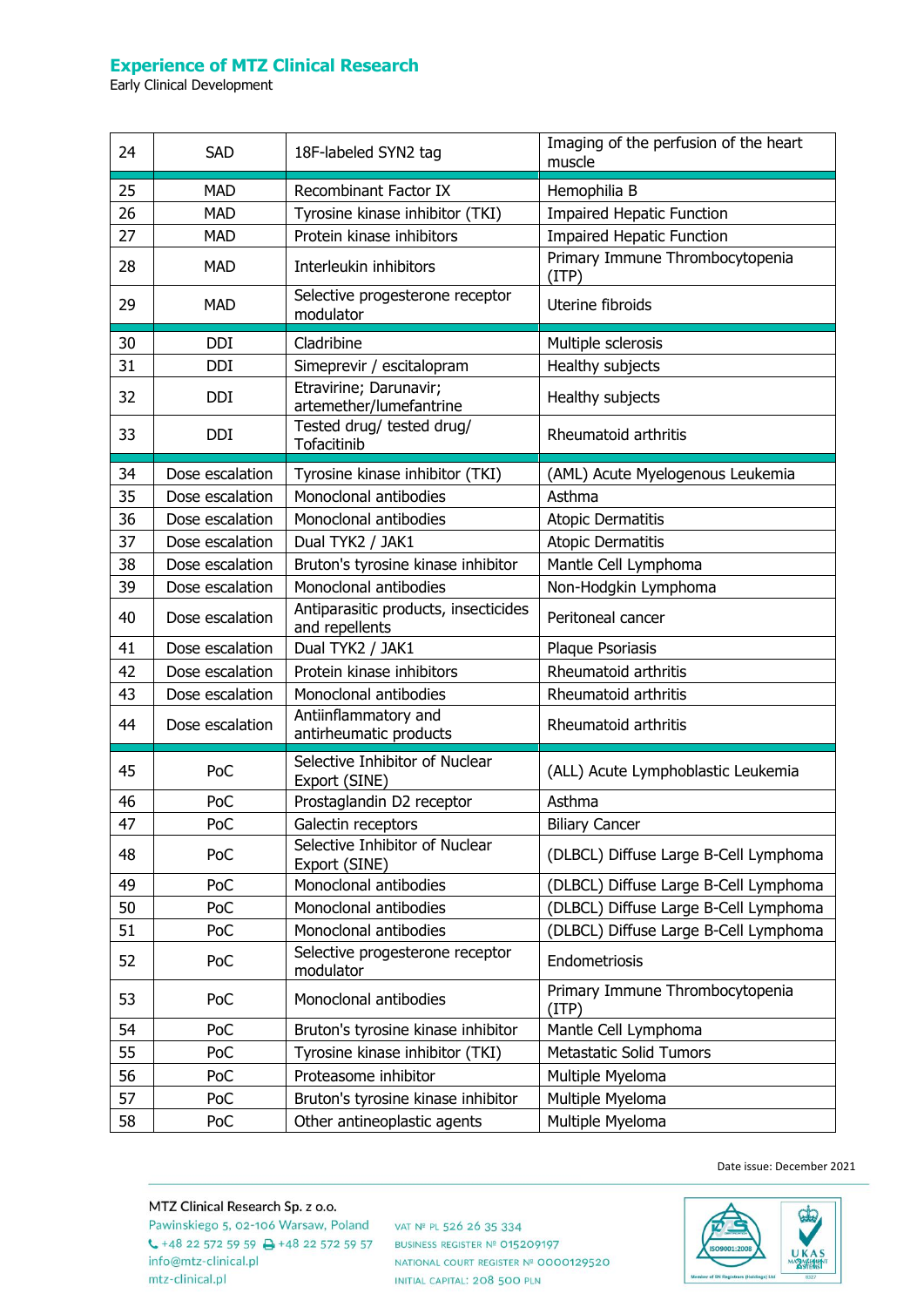Early Clinical Development

| 59 | PoC | Flavonoid                                            | Plaque Psoriasis                                |
|----|-----|------------------------------------------------------|-------------------------------------------------|
| 60 | PoC | Tyrosine kinase 2 inhibitor (TKI2)                   | Plaque Psoriasis                                |
| 61 | PoC | Drugs used in diabetes                               | Type 2 diabetes mellitus                        |
| 62 | PoC | Antimetabolites                                      | Myelodysplastic syndrome (MDS)                  |
| 63 | PoC | Antiepileptics                                       | Neuropathic pain                                |
| 64 | PoC | Antihistamines                                       | Plaque Psoriasis                                |
| 65 | PoC | Flavonoid                                            | Plaque Psoriasis                                |
| 66 | PoC | Immunosuppressants                                   | Plaque Psoriasis                                |
| 67 | PoC | Janus kinase (JAK) inhibitor                         | Plaque Psoriasis                                |
| 68 | PoC | Janus kinase (JAK) inhibitor                         | Alopecia Areata                                 |
| 69 | PoC | Bcl-2 antiapoptotic protein<br>inhibitor             | Acute myeloid leukemia                          |
| 70 | PoC | Selective pan-FGFR inhibitor                         | Solid Tumors                                    |
| 71 | PoC | Sex hormones and modulators of<br>the genital system | Vasomotor symptoms in Post-<br>Menopausal Women |
| 72 | PoC | Antihistamines                                       | Local skin inflammatory                         |
| 73 | PoC | Anti-inflammatories                                  | Osteoarthritis                                  |
| 74 | PoC | P2X3 antagonist                                      | Symptomatic endometriosis                       |

Date issue: December 2021



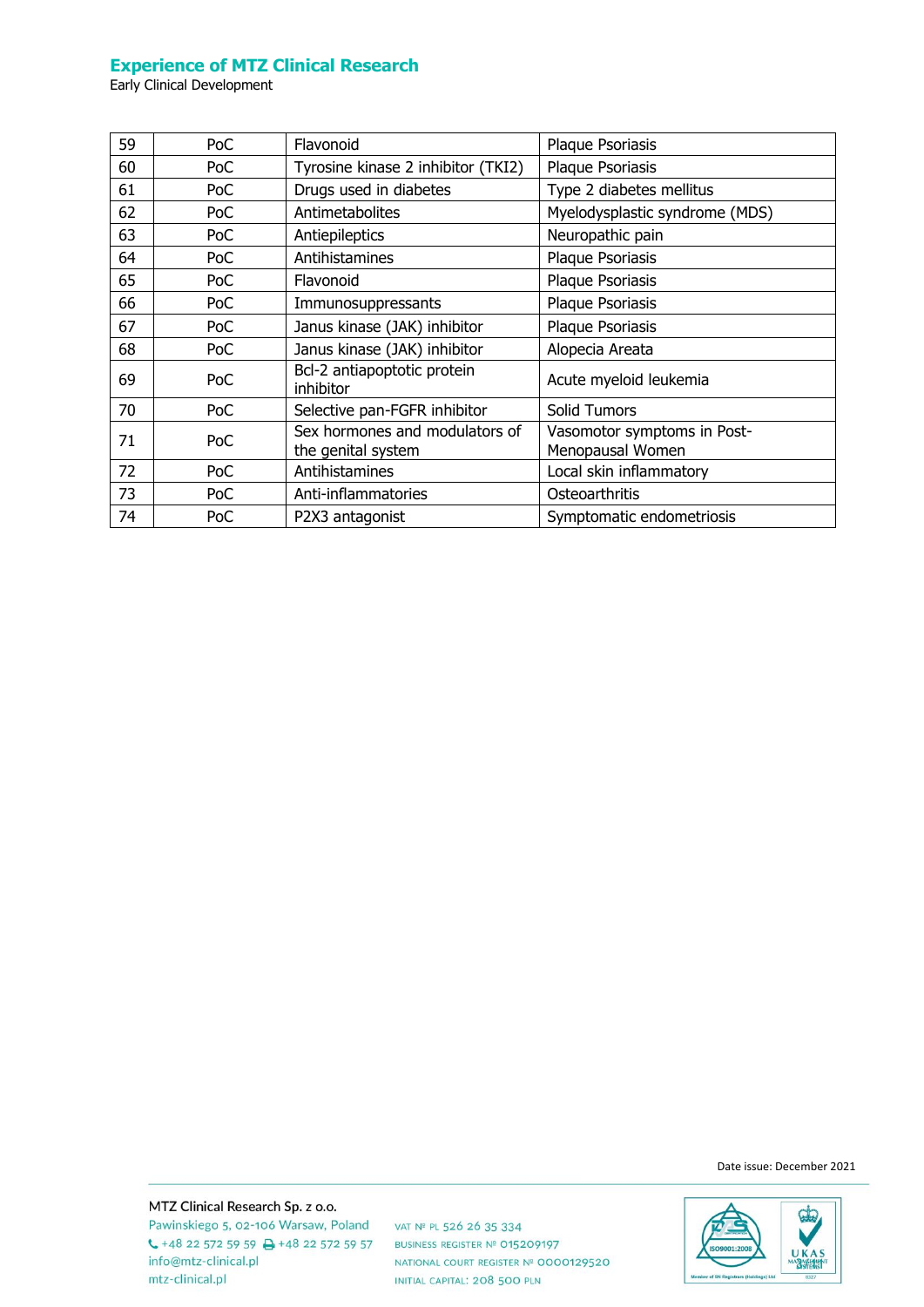Early Clinical Development

#### **Bioequivalence studies**

| Lp. | <b>Therapeutic / Chemical subgroup</b>            | <b>Chemical</b>                          | <b>Population</b>                  |
|-----|---------------------------------------------------|------------------------------------------|------------------------------------|
|     | <b>Alimentary tract and metabolism</b>            | substance                                |                                    |
| 75  | Drugs used in diabetes                            | Glimepiride                              | Healthy subjects                   |
| 76  | Lipid modifying agents                            | Lovastatin                               | Healthy subjects                   |
| 77  | Lipid modifying agents                            | Rosuvastatin                             | Healthy subjects                   |
| 78  | Lipid modifying agents                            | Rosuvastatin                             | Healthy subjects                   |
| 79  | Lipid modifying agents                            | Simvastatin                              | Healthy subjects                   |
|     | <b>Antiinfectives for systemic use</b>            |                                          |                                    |
| 80  |                                                   |                                          | Healthy subjects                   |
|     | Antibacterials for systemic use                   | Azithromycin                             | Healthy subjects                   |
| 81  | Antibacterials for systemic use                   | Azithromycin                             |                                    |
| 82  | Antibacterials for systemic use                   | Azithromycin                             | Healthy subjects                   |
| 83  | Antivirals for systemic use                       | Oseltamivir                              | Healthy subjects                   |
| 84  | Antivirals for systemic use                       | Aciclovir                                | Healthy subjects                   |
|     | <b>Antineoplastic and immunomodulating agents</b> |                                          |                                    |
| 85  | Antineoplastic agents                             | Capecitabine                             | Healthy subjects                   |
| 86  | Antineoplastic agents                             | Capecitabine                             | <b>Metastatic Solid Tumors</b>     |
| 87  | Antineoplastic agents                             | Capecitabine                             | <b>Metastatic Solid Tumors</b>     |
| 88  | Antineoplastic agents                             | Capecitabine                             | Healthy subjects                   |
| 89  | Antineoplastic agents                             | Capecitabine                             | Healthy subjects                   |
| 90  | Antineoplastic agents                             | Doxorubicin<br>Hydrochloride<br>Liposome | Advanced Carcinoma of<br>the Ovary |
| 91  | Taxane                                            | Paclitaxel                               | Metastatic breast cancer           |
|     | <b>Blood and blood forming organs</b>             |                                          |                                    |
| 92  | Antithrombotic agents                             | Acetylsalicylic Acid                     | Healthy subjects                   |
|     | <b>Cardiovascular system</b>                      |                                          |                                    |
| 93  | Agents acting on the renin-angiotensin system     | Lisinopril                               | Healthy subjects                   |
| 94  | Agents acting on the renin-angiotensin system     | Lisinopril                               | Healthy subjects                   |
| 95  | Agents acting on the renin-angiotensin system     | Lisinopril                               | Healthy subjects                   |
| 96  | Calcium channel blockers                          | Nitrendypine                             | Healthy subjects                   |
| 97  | Calcium channel blockers                          | Nicardipine<br>hydrochloride             | Healthy subjects                   |
| 98  | Cardiac therapy                                   | Isosorbide-5-<br>mononitrate             | Healthy subjects                   |
| 99  | Cardiac therapy                                   | Isosorbide-5-<br>mononitrate             | Healthy subjects                   |
| 100 | Cardiac therapy                                   | Isosorbide-5-<br>mononitrate             | Healthy subjects                   |
| 101 | <b>Diuretics</b>                                  | Indapamide                               | Healthy subjects                   |
| 102 | <b>Diuretics</b>                                  | Indapamide                               | Healthy subjects                   |
| 103 | Hypertension                                      | Perindopril/Amlodipin<br>e               | Healthy subjects                   |
| 104 | Lipid modifying agents                            | Simvastatin                              | Healthy subjects                   |
| 105 | Vasoprotectives                                   | Calcium dobesilate                       | Healthy subjects                   |

Date issue: December 2021

MTZ Clinical Research Sp. z o.o. Pawinskiego 5, 02-106 Warsaw, Poland vAT Nº PL 526 26 35 334  $\leftarrow$  +48 22 572 59 59  $\rightleftarrows$  +48 22 572 59 57 info@mtz-clinical.pl mtz-clinical.pl

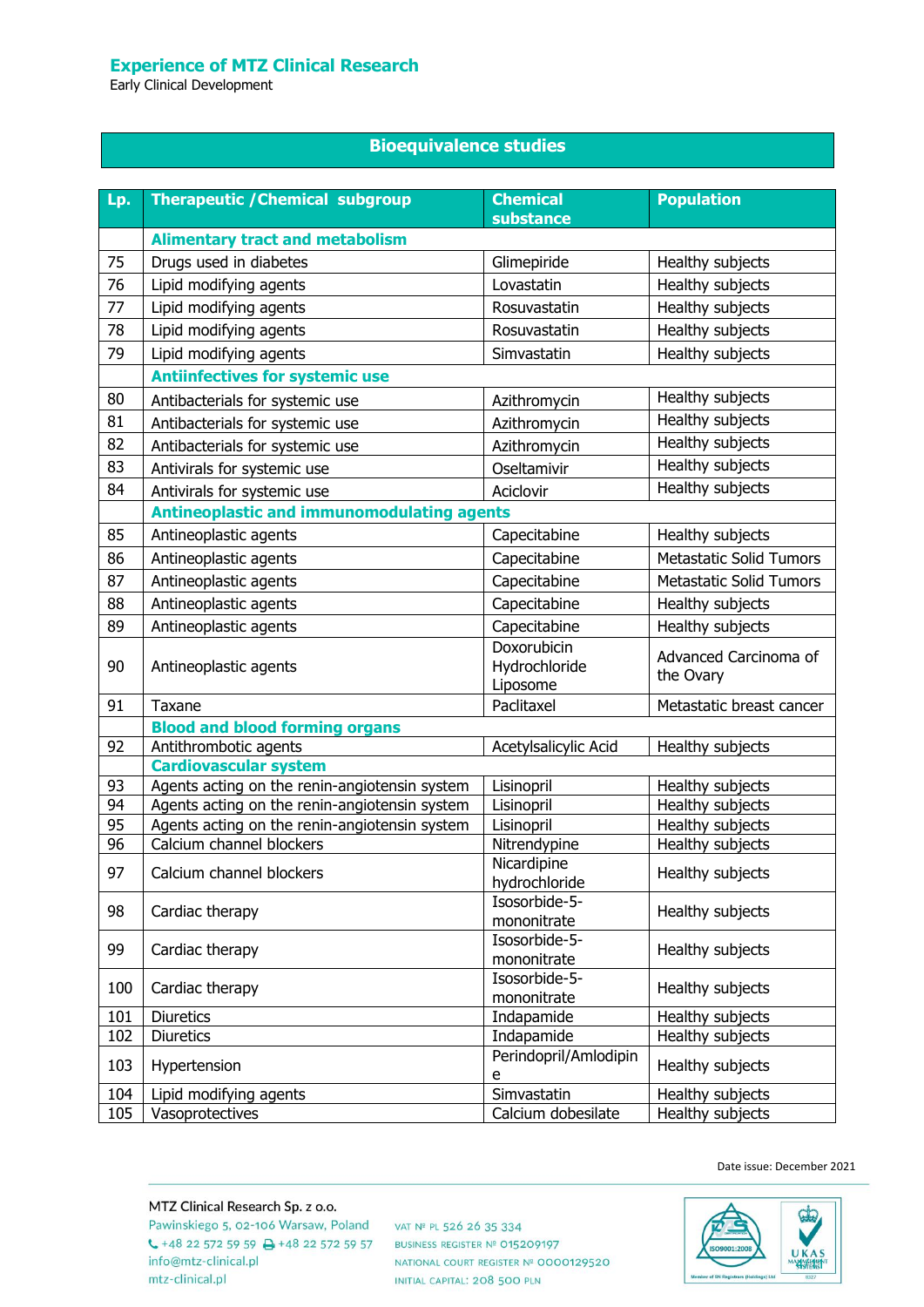Early Clinical Development

|     | <b>Dermatologicals</b>                        |                    |                  |
|-----|-----------------------------------------------|--------------------|------------------|
| 106 | Antipsoriatics                                | Tacalcitol         | Plaque Psoriasis |
| 107 | Antipsoriatics                                | Tacalcitol         | Plaque Psoriasis |
| 108 | Corticosteroids                               | Mometasone furoate | Healthy subjects |
| 109 | Corticosteroids                               | Mometasone furoate | Healthy subjects |
| 110 | Corticosteroids                               | Mometasone furoate | Healthy subjects |
| 111 | Corticosteroids                               | Mometasone furoate | Healthy subjects |
|     |                                               | Betamethasone      |                  |
| 112 | Corticosteroids                               | dipropionate       | Healthy subjects |
|     |                                               | Betamethasone      |                  |
| 113 | Corticosteroids                               | dipropionate and   | Healthy subjects |
|     |                                               | salicylic acid     |                  |
|     |                                               | Betamethasone      |                  |
| 114 | Corticosteroids                               | dipropionate and   | Healthy subjects |
|     |                                               | salicylic acid     |                  |
|     |                                               | Betamethasone      |                  |
| 115 | Corticosteroids                               | dipropionate and   | Healthy subjects |
|     |                                               | gentamicin sulfate |                  |
|     |                                               | Betamethasone      |                  |
| 116 | Corticosteroids                               | dipropionate and   | Healthy subjects |
|     |                                               | gentamicin sulfate |                  |
| 117 | Corticosteroids                               | Clobetasol         | Healthy subjects |
|     |                                               | propionate         |                  |
| 118 | Flavonoid                                     | Genistein          | Healthy subjects |
|     | <b>Genito-urinary system and sex hormones</b> |                    |                  |
| 119 | Sex hormones and modulators of the genital    | Megestrol          | Healthy subjects |
|     | system                                        |                    |                  |
| 120 | Sex hormones and modulators of the genital    | Megestrol          | Healthy subjects |
|     | system                                        |                    |                  |
|     | <b>Musculo-skeletal system</b>                |                    |                  |
| 121 | Antiinflammatory and antirheumatic products   | Ibuprofen          | Healthy subjects |
| 122 | Antiinflammatory and antirheumatic products   | Ibuprofen          | Healthy subjects |
| 123 | Antiinflammatory and antirheumatic products   | Ibuprofen          | Healthy subjects |
| 124 | Anti-inflammatory and antirheumatic products  | Ibuprofen          | Healthy subjects |
| 125 | Antiinflammatory and antirheumatic products   | Naproxen           | Healthy subjects |
| 126 | Drugs for treatment of bone diseases          | Alendronic acid    | Healthy subjects |
| 127 | Drugs for treatment of bone diseases          | Risedronic acid    | Healthy subjects |
| 128 | Muscle relaxants                              | Thiocolchicoside   | Healthy subjects |
|     | <b>Nervous system</b>                         |                    |                  |
| 129 | Antiepileptics                                | Lamotrigine        | Healthy subjects |
| 130 | Antiepileptics                                | Pregabalin         | Healthy subjects |
| 131 | Antiepileptics                                | Topiramate         | Healthy subjects |
| 132 | Antiepileptics                                | Topiramate         | Healthy subjects |
| 133 | Antivertigo preparations                      | Cinnarazinum &     | Healthy subjects |
|     |                                               | Dimenhydrinatum    |                  |
| 134 | Other nervous system drugs                    | Betahistine        | Healthy subjects |
| 135 | Psychoanaleptics                              | Amitriptyline      | Healthy subjects |
| 136 | Psychoanaleptics                              | Amitriptyline      | Healthy subjects |
| 137 | Psychoanaleptics                              | Aniracetam         | Healthy subjects |
| 138 | Psychoanaleptics                              | Memantine          | Healthy subjects |
| 139 | Psychoanaleptics                              | Mirtazapine        | Healthy subjects |
| 140 | Psychoanaleptics                              | Rasagiline         | Healthy subjects |

Date issue: December 2021

MTZ Clinical Research Sp. z o.o. Pawinskiego 5, 02-106 Warsaw, Poland vAT Nº PL 526 26 35 334  $\leftarrow$  +48 22 572 59 59  $\rightleftarrows$  +48 22 572 59 57 info@mtz-clinical.pl mtz-clinical.pl

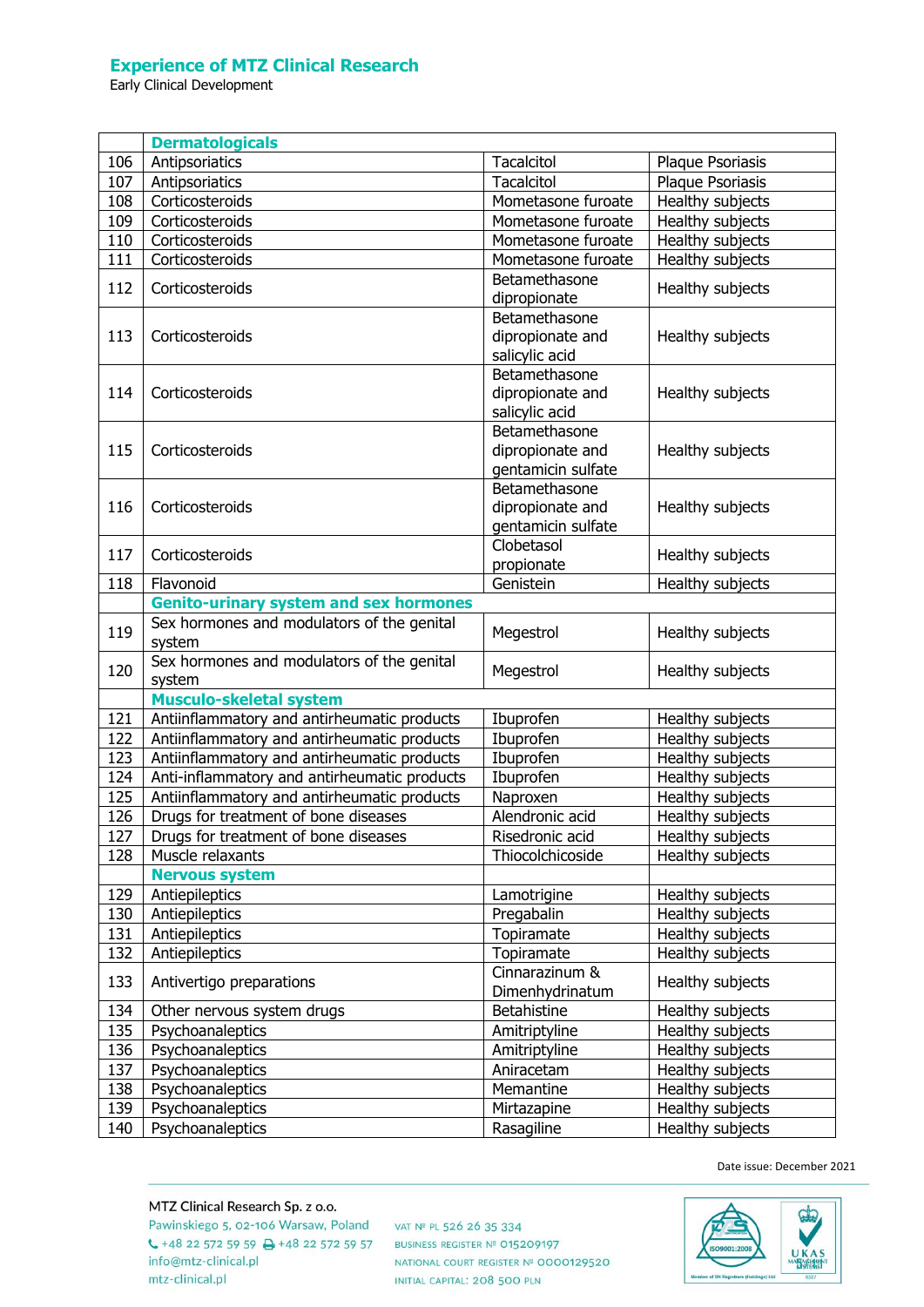Early Clinical Development

| 141 | Psychoanaleptics                      | Trazodone                                 | Healthy subjects |
|-----|---------------------------------------|-------------------------------------------|------------------|
| 142 | Psycholeptics                         | Olanzapine                                | Healthy subjects |
| 143 | Anesthetics                           | Bupivacaine                               | Healthy subjects |
|     | <b>Respiratory system</b>             |                                           |                  |
| 144 | Antihistamines                        | Clemastine                                | Healthy subjects |
| 145 | Antihistamines                        | Levocetirizine                            | Healthy subjects |
| 146 | Antihistamines                        | Loratadine                                | Healthy subjects |
| 147 | Drugs for obstructive airway diseases | Fluticasone<br>propionate /<br>salmeterol | Healthy subjects |
| 148 | Drugs for obstructive airway diseases | Mometasone furoate                        | Healthy subjects |
| 149 | Drugs for obstructive airway diseases | Mometasone furoate                        | Healthy subjects |
| 150 | Nasal preparations                    | Fluticasone furoate                       | Healthy subjects |
|     | <b>Various</b>                        |                                           |                  |
| 151 | Antiinflammatory / Sympathomimetics   | Ibuprofen /<br>Pseudoephedrine            | Healthy subjects |
| 152 | Antiinflammatory / Sympathomimetics   | Ibuprofen /<br>Pseudoephedrine            | Healthy subjects |

Date issue: December 2021

MTZ Clinical Research Sp. z o.o. Pawinskiego 5, 02-106 Warsaw, Poland vAT Nº PL 526 26 35 334  $\leftarrow$  +48 22 572 59 59  $\rightleftarrows$  +48 22 572 59 57 info@mtz-clinical.pl mtz-clinical.pl

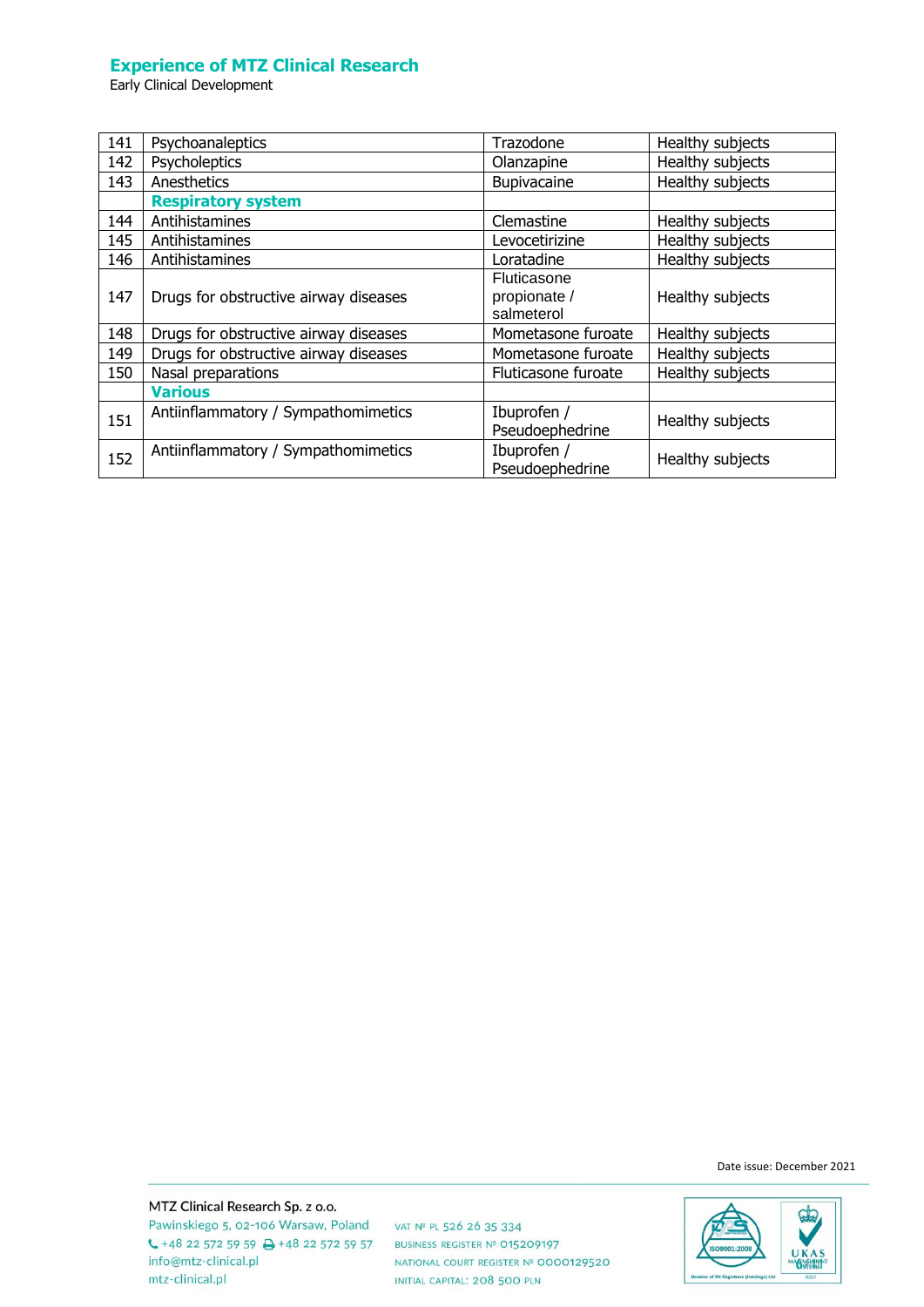Late Experience of MTZ Clinical Research

## **Experience of MTZ Clinical Research**

## **Late Clinical Development**

### **Biosimilarity – Phase III**

| Lp. | <b>Therapeutic / Chemical subgroup</b> | <b>Chemical substance</b> |
|-----|----------------------------------------|---------------------------|
| 153 | Monoclonal antibodies                  | Adalimumab                |
| 154 | Monoclonal antibodies                  | Adalimumab                |
| 155 | Monoclonal antibodies                  | Adalimumab                |
| 156 | Monoclonal antibodies                  | Adalimumab                |
| 157 | Monoclonal antibodies                  | Adalimumab                |
| 158 | Monoclonal antibodies                  | Bevacizumab               |
| 159 | TNF-a inhibitors                       | Etanercept                |
| 160 | TNF-a inhibitors                       | Etanercept                |
| 161 | Monoclonal antibodies                  | Infliximab                |
| 162 | Peptide hormone                        | Insulin glargine          |
| 163 | Granulocyte colony-stimulating factor  | Pegfilgrastim             |
| 164 | Granulocyte colony-stimulating factor  | Pegfilgrastin             |
| 165 | Monoclonal antibodies                  | Rituximab                 |

# **Phase III Studies**

| Lp. | <b>Therapeutic/Chemical subgroup</b>              | <b>Indication / Population</b>        |
|-----|---------------------------------------------------|---------------------------------------|
|     | <b>Alimentary tract and metabolism</b>            |                                       |
| 166 | Drugs used in diabetes                            | Type 2 diabetes mellitus              |
|     | <b>Antineoplastic and immunomodulating agents</b> |                                       |
| 167 | Immunoglobulin                                    | (AL) Amyloidosis                      |
| 168 | Immunoglubulin                                    | <b>Biliary Cancer</b>                 |
| 169 | Monoclonal antibodies                             | (ALL) Acute Lymphoblastic Leukemia    |
| 170 | Selective immunosuppressants                      | (ALL) Acute Lymphoblastic Leukemia    |
| 171 | FLT3 Inhibitor                                    | (ALL) Acute Lymphoblastic Leukemia    |
| 172 | FLT3 Inhibitor                                    | (ALL) Acute Lymphoblastic Leukemia    |
| 173 | Tyrosine kinase inhibitor (TKI)                   | (CML) Chronic Myelogenous Leukemia    |
| 174 | Tyrosine kinase inhibitor (TKI)                   | (CML) Chronic Myelogenous Leukemia    |
| 175 | Tyrosine kinase inhibitor (TKI)                   | (CML) Chronic Myelogenous Leukemia    |
| 176 | Bruton's tyrosine kinase inhibitor                | (CLL) Chronic Lymphocytic Leukemia    |
| 177 | Bruton's tyrosine kinase inhibitor                | (CLL) Chronic Lymphocytic Leukemia    |
| 178 | Inhibitor of kinase (PI3K)                        | (CLL) Chronic Lymphocytic Leukemia    |
| 179 | Inhibitor of kinase (PI3K)                        | (CLL) Chronic Lymphocytic Leukemia    |
| 180 | Monoclonal antibodies                             | (DLBCL) Diffuse Large B-Cell Lymphoma |
| 181 | Histone deacetylase inhibitor                     | (DLBCL) Diffuse Large B-Cell Lymphoma |

Date issue: December 2021

MTZ Clinical Research Sp. z o.o. Pawinskiego 5, 02-106 Warsaw, Poland vAT Nº PL 526 26 35 334  $\leftarrow$  +48 22 572 59 59  $\rightleftarrows$  +48 22 572 59 57 info@mtz-clinical.pl mtz-clinical.pl

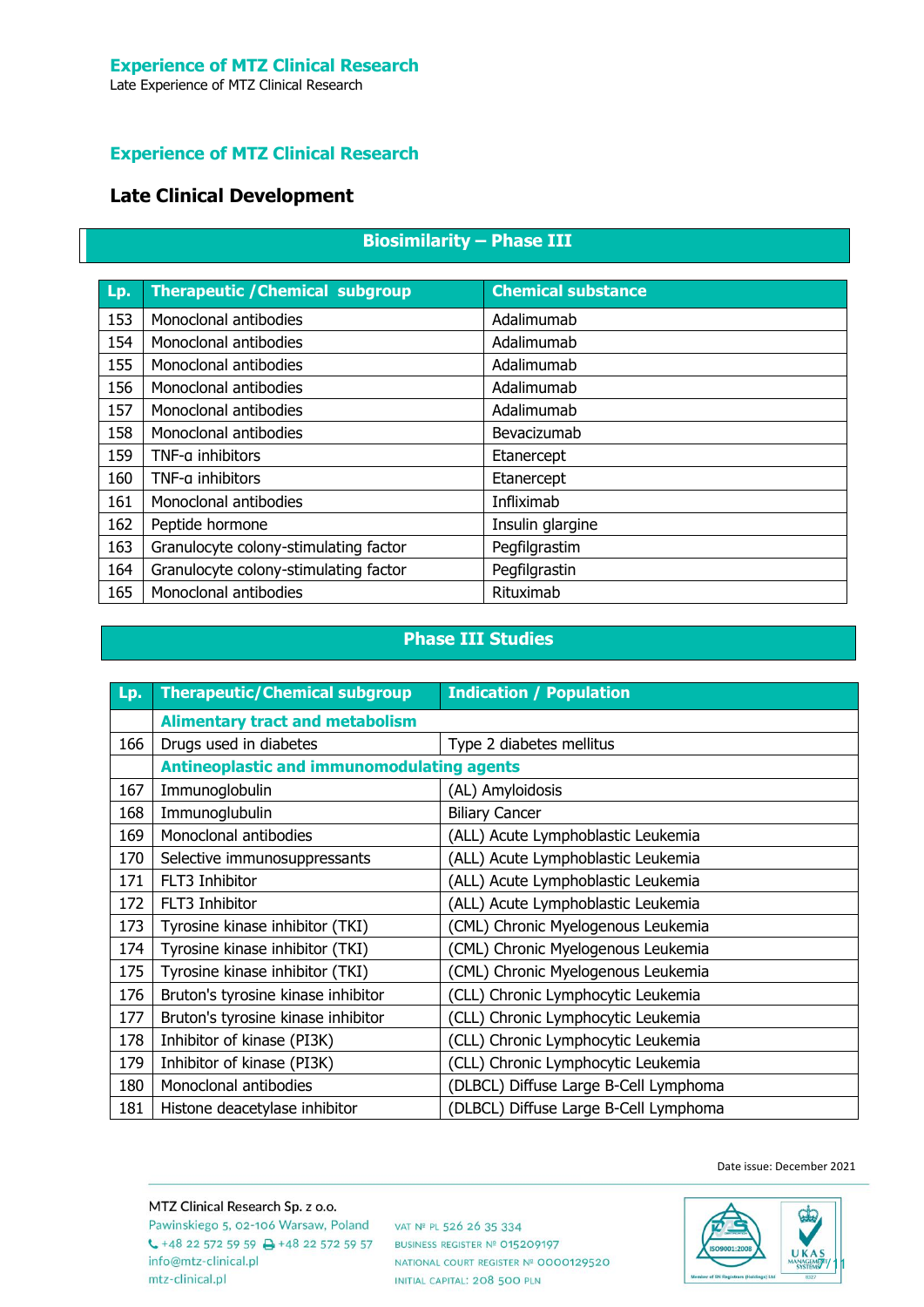Late Experience of MTZ Clinical Research

| 182 | Protein kinase inhibitors              | (DLBCL) Diffuse Large B-Cell Lymphoma     |
|-----|----------------------------------------|-------------------------------------------|
| 183 | Monoclonal antibodies                  | Gastric cancer                            |
| 184 | Janus kinase (JAK) inhibitor           | <b>Graft Versus Host Disease</b>          |
| 185 | Monoclonal antibodies                  | Hepatocellular carcinoma                  |
| 186 | Monoclonal antibodies                  | Hepatocellular carcinoma                  |
| 187 | Protein kinase inhibitors              | Hepatocellular carcinoma                  |
| 188 | Monoclonal antibodies                  | Hodgkin Lymphoma                          |
| 189 | Bruton's tyrosine kinase inhibitor     | Mantle Cell Lymphoma                      |
| 190 | Monoclonal antibodies                  | Multiple Myeloma                          |
| 191 | Proteasome inhibitor                   | Multiple Myeloma                          |
| 192 | Proteasome inhibitor                   | Multiple Myeloma                          |
| 193 | Proteasome inhibitor                   | Multiple Myeloma                          |
| 194 | Monoclonal antibodies                  | Multiple Myeloma                          |
| 195 | Monoclonal antibodies                  | Multiple Myeloma                          |
| 196 | Monoclonal antibodies                  | Multiple Myeloma                          |
| 197 | Monoclonal antibodies                  | Multiple Myeloma                          |
| 198 | Inhibitor of kinase (PI3K)             | (MDS) Myelodysplastic syndrome            |
| 199 | Antimetabolites                        | (MDS) Myelodysplastic syndrome            |
| 200 | Antianemic preparations                | (MDS) Myelodysplastic syndrome            |
| 201 | Bcl-2 antiapoptotic protein inhibitor  | (MDS) Myelodysplastic syndrome            |
| 202 | Bcl-2 antiapoptotic protein inhibitor  | Myelofibrosis                             |
| 203 | Protein kinase inhibitors              | Myelofibrosis                             |
| 204 | Bcl-2 antiapoptotic protein inhibitor  | Myelofibrosis                             |
| 205 | Monoclonal antibodies                  | (PNH) Paroxysmal nocturnal hemoglobinuria |
| 206 | Monoclonal antibodies                  | (PNH) Paroxysmal nocturnal hemoglobinuria |
| 207 | Monoclonal antibodies                  | (PNH) Paroxysmal nocturnal hemoglobinuria |
| 208 | Mistletoe Extract                      | Pancreatic Cancer                         |
|     | <b>Antiinfectives for systemic use</b> |                                           |
| 209 | Immune sera and immunoglobulins        | (ITP) Idiopathic thrombocytopenic purpura |
| 210 | Monoclonal antibodies                  | (ITP) Idiopathic thrombocytopenic purpura |
| 211 | Antivirals for systemic use            | CMV possitive patients                    |
|     | <b>Blood and blood forming organs</b>  |                                           |
| 212 | Antianemic preparations                | Chemoteraphy Induced Anemia               |
| 213 | Monoclonal antibodies                  | Warm Autoimmune Hemolytic Anemia          |
|     | <b>Cardiovascular system</b>           |                                           |
| 214 | Cardiac therapy                        | Orthostatic Hypotension                   |
| 215 | Vasoprotectives                        | Telangiectasia and lipodystrophy          |
|     | <b>Dermatologicals</b>                 |                                           |
| 216 | Corticostroids                         | Acne vulgaris                             |
| 217 | Corticosteroids                        | Acne vulgaris                             |
| 218 | Monoclonal antibodies                  | <b>Atopic Dermatitis</b>                  |
| 219 | Janus kinase (JAK) inhibitor           | <b>Atopic Dermatitis</b>                  |
| 220 | Janus kinase (JAK) inhibitor           | <b>Atopic Dermatitis</b>                  |
| 221 | Janus kinase (JAK) inhibitor           | <b>Atopic Dermatitis</b>                  |

Date issue: December 2021

MTZ Clinical Research Sp. z o.o. Pawinskiego 5, 02-106 Warsaw, Poland vAT Nº PL 526 26 35 334  $\leftarrow$  +48 22 572 59 59  $\rightleftarrows$  +48 22 572 59 57 info@mtz-clinical.pl mtz-clinical.pl

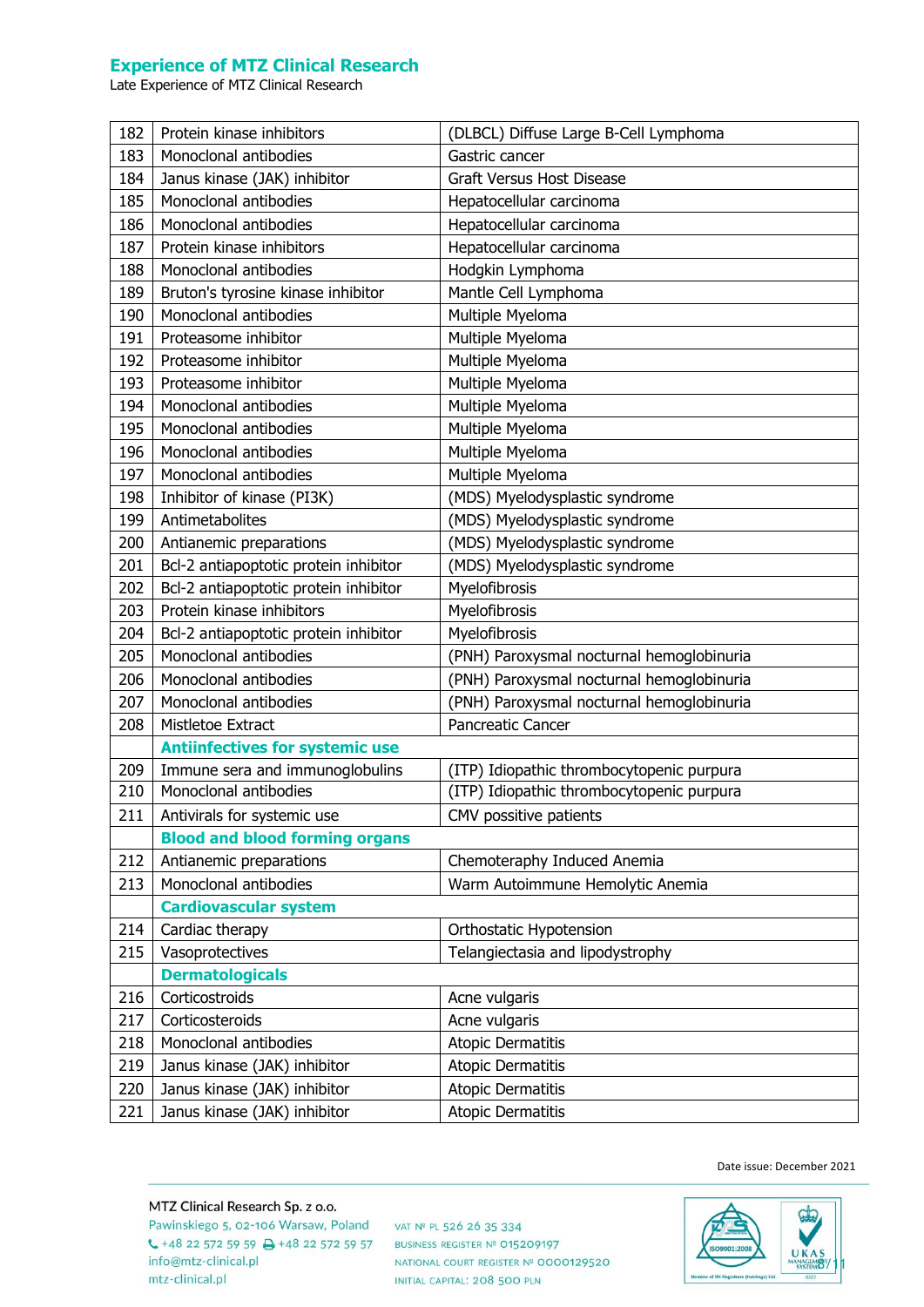Late Experience of MTZ Clinical Research

| 222 | Janus kinase (JAK) inhibitor                                        | <b>Atopic Dermatitis</b>                         |
|-----|---------------------------------------------------------------------|--------------------------------------------------|
| 223 | Janus kinase (JAK) inhibitor                                        | <b>Atopic Dermatitis</b>                         |
| 224 | Phosphodiesterase type 4 inhibitor<br>(PDE4)                        | <b>Atopic Dermatitis</b>                         |
| 225 | Interleukin inhibitors                                              | Plaque Psoriasis                                 |
| 226 | Interleukin inhibitors                                              | Plaque Psoriasis                                 |
| 227 | Janus kinase (JAK) inhibitor                                        | Plaque Psoriasis                                 |
| 228 | Janus kinase (JAK) inhibitor                                        | Plaque Psoriasis                                 |
| 229 | Interleukin inhibitors                                              | Plaque Psoriasis                                 |
| 230 | TNF-a inhibitors                                                    | Psoriatic arthritis                              |
|     | <b>Genito-urinary system and sex hormones</b>                       |                                                  |
| 231 | Gonadatropin releasing hormone                                      | Endometriosis-associated pain                    |
| 232 | Gonadatropin releasing hormone                                      | Endometriosis-associated pain                    |
|     | <b>Musculo-skeletal system</b>                                      |                                                  |
| 233 | Monoclonal antibodies                                               | Osteoarthritis of the hip or knee                |
| 234 | Monoclonal antibodies                                               | After a Total Knee, Hip, or Shoulder Replacement |
| 235 | Janus kinase (JAK) inhibitor                                        | Rheumatoid arthritis                             |
| 236 | Janus kinase (JAK) inhibitor                                        | Rheumatoid arthritis                             |
|     | <b>Nervous system</b>                                               |                                                  |
| 237 | Inhibitor of Tau protein aggregation                                | Alzheimer's Disease                              |
| 238 | Inhibitor of Tau protein aggregation                                | Alzheimer's Disease                              |
|     |                                                                     |                                                  |
|     | <b>Respiratory system</b>                                           |                                                  |
| 239 | Drugs for obstructive airway diseases                               | Asthma                                           |
| 240 | Drugs for obstructive airway diseases                               | (COPD) Chronic obstructive pulmonary disease     |
|     | Systemic hormonal preparations, excluding sex hormones and insulins |                                                  |

## **Other projects**

| Lp. | <b>Type of project</b>         | <b>Description</b>                                  |
|-----|--------------------------------|-----------------------------------------------------|
| 242 | Medical Consulting and Writing | Study design -Antipsoriatics                        |
| 243 | Medical Consulting and Writing | Study design - Inhibitor of Tau protein aggregation |
| 244 | Medical Consulting and Writing | Study design - Antihemorrhagics                     |
| 245 | Medical Consulting and Writing | Study design - Antihemorrhagics                     |
| 246 | Medical Consulting and Writing | Study design - Antihemorrhagics                     |
| 247 | Medical Consulting and Writing | Study design -Antineoplastic agents                 |
| 248 | Medical Consulting and Writing | Study design - Antipsoriatics                       |
| 249 | Medical Consulting and Writing | Study design - Cosmetics                            |
| 250 | <b>Biowaiver Expert Report</b> | Oseltamivir                                         |
| 251 | <b>Biowaiver Expert Report</b> | Levocetirizine oral solution                        |
| 252 | <b>Biowaiver Expert Report</b> | Doxylamine                                          |
| 253 | Expert opinion                 | Thiocolchicoside                                    |
| 254 | Expert opinion                 | 3-substance product plan development                |

Date issue: December 2021



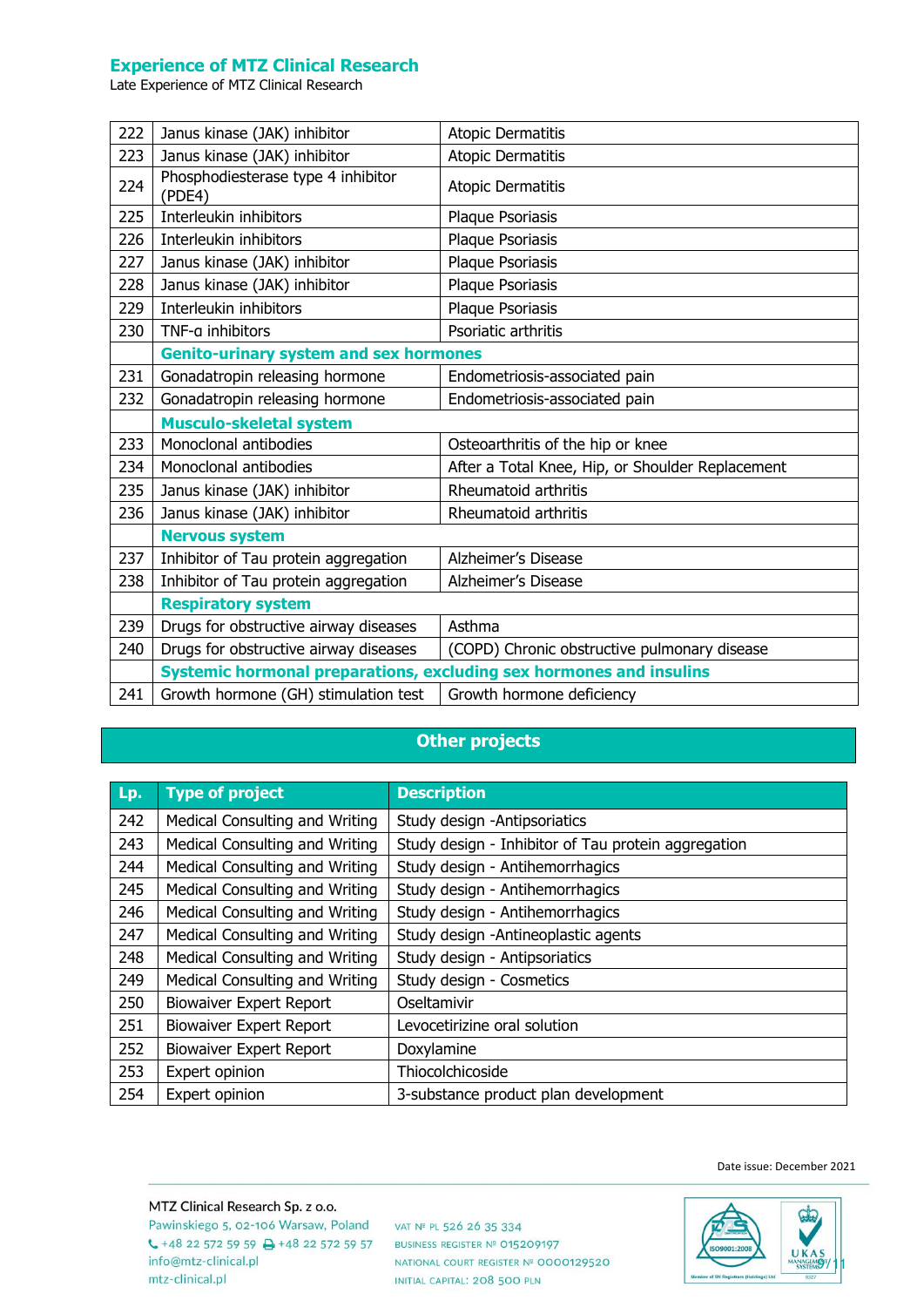Late Experience of MTZ Clinical Research

| 255 | Expert opinion                                                             | OTC medicinal products registration strategy (ointment and<br>suppositories) |
|-----|----------------------------------------------------------------------------|------------------------------------------------------------------------------|
| 256 | Drug Development Plan                                                      | Solid Tumors Expressing Death Receptor 5 Treatment                           |
| 257 | Drug Development Plan                                                      | Helicobacter Pylori Infections Treatment                                     |
| 258 | Cosmetics                                                                  | skin appearance in cases of reddening and rashes                             |
| 259 | Cosmetics                                                                  | Rosacea                                                                      |
| 260 | Cosmetics                                                                  | <b>Aphthous Ulcers</b>                                                       |
| 261 | Cosmetics                                                                  | Rosacea                                                                      |
| 262 | Cosmetics                                                                  | Skin flora                                                                   |
| 263 | Dietary supplement                                                         | Glycemic Index                                                               |
| 264 | Dietary supplement                                                         | Glycemic Index                                                               |
| 265 | Dietary supplement                                                         | <b>Functional Cognitive Deficiencies</b>                                     |
| 266 | Dietary supplement                                                         | Water retention problems                                                     |
| 267 | Medical device                                                             | Reference range determination in general population                          |
| 268 | Medical device                                                             | Atrial fibrillation                                                          |
| 269 | Medical device                                                             | Atrial fibrillation                                                          |
| 270 | Reference range determination                                              | Percentage of lymphocytes expressing CD16/CD56/CD69 in<br>General population |
| 271 | Reference range determination                                              | Diffuse Large B-Cell Lymphoma (DLBCL)                                        |
| 272 | Medical device                                                             | Hand cracks                                                                  |
| 273 | Medical device                                                             | Contact thermography                                                         |
| 274 | Medical device                                                             | Finger cracks                                                                |
| 275 | Medical device                                                             | Protective masks with iodine                                                 |
| 276 | Medicinal experiment                                                       | Leukoferase                                                                  |
| 277 | Herbal preparation                                                         | <b>Aphthous Ulcers</b>                                                       |
| 278 | Herbal preparation                                                         | Alopecia areata                                                              |
| 279 | Survey to evaluate the<br>readability and usefulness of<br>package leaflet | Calcium channel blockers                                                     |
| 280 | Survey to evaluate the<br>readability and usefulness of<br>package leaflet | <b>ACE</b> inhibitor                                                         |
| 281 | Survey to evaluate the<br>readability and usefulness of<br>package leaflet | Selective a1 receptor antagonist                                             |

## **Study in Smokers**

| Lp. | <b>Type of project</b> | <b>Description</b>                                                               |
|-----|------------------------|----------------------------------------------------------------------------------|
| 282 | Exploatory study       | Evaluating the exposure to selected smoke constituents in smokers                |
| 283 | Exploatory study       | Comparing the levels of biomarkers of exposure<br>in smokers                     |
| 284 | Exploatory study       | Evaluating the changes in biomarkers of cardio-vascular risk in adult<br>smokers |
| 285 | Phase IV               | Evaluating pharmacodynamic effects of tested product                             |
| 286 | PK study               | Abuse liability and puffing topography assessments                               |
| 287 | PK study               | Study to characterize nicotice PK parameters                                     |

Date issue: December 2021

MTZ Clinical Research Sp. z o.o. Pawinskiego 5, 02-106 Warsaw, Poland vAT Nº PL 526 26 35 334  $\leftarrow$  +48 22 572 59 59  $\rightleftarrows$  +48 22 572 59 57 info@mtz-clinical.pl mtz-clinical.pl